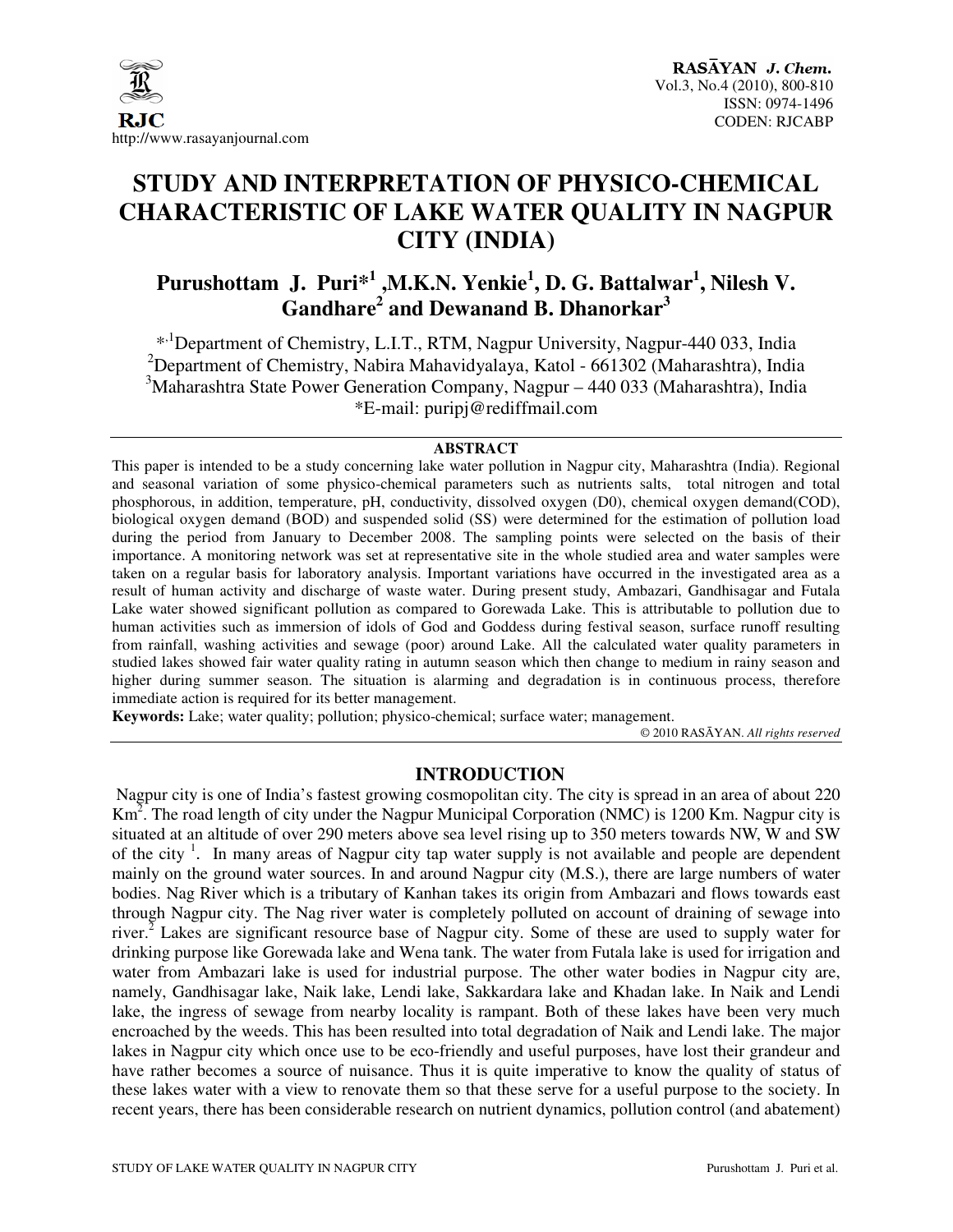of Lake water bodies. The value and importance of freshwater resources necessitates that they be well managed ecologically for meeting water quality standards.<sup>3</sup> Whether or not drinking water is safe for our health depends on which impurities are present and in what amounts.<sup>4,5,6,7</sup> Lakes play an important role in the, ecology and environmental aspects of the region. Climatic factors are modified by lakes by influencing relative humidity and vegetation of the region. It also acts as re-charger for aquifers. A complex web of fauna and flora is supported by the macroclimatic complex of the lake. These include aquatic well as terrestrial flora and fauna including birds. Many bird sanctuaries are basically supported by lakes and wet land ecosystems providing niche for food web of organism in the ecosystem.<sup>8</sup> All the lakes present in Nagpur city were used for supply of water for various purposes, but, now due to heavy pollutant level, these are no more suitable for human use. India is a country of festivals, therefore the use of flowers, fruits and leaves are unavoidable. During and after festivals like Ganesh chaturthi, Durga puja, Gouri, Mahalaxmi puja, Holi, Rang Panchami etc. the leaves, fruits, flower, ash and even idols of Gods and Goddess are immersed in the water bodies (**Lakes**). During year 2004, about 70 tones of biomass were collected by civic machinery. This material, if not removed, will result in depletion of oxygen due to bio-degradation of waste dumped resulting in anaerobic conditions. If the addition of bio-mass continues, the lake will be converted first into muddy ponds, then to marsh and finally to dry land<sup>9</sup> The present study was undertaken to study the water quality of these lakes and to check out strategy for their renovation either for drinking purpose or for irrigation, development of fisheries, industrial purpose and also to explore the possibility of recharge of these water bodies (lakes) to the ground water. In order to save these water bodies (Lakes), which would serve us as, reservoirs of fresh water, fishes and other products for hundreds of years, the studies on the level of their pollution have been undertaken throughout the year.

## **The objective of present study were**

- 1. To determine physical, chemical and bacteriological profile of Lakes over an annual cycle, during a period from January to December 2008.
- 2. To have an overall picture of environmental impacts of pollutants also human action on Gandhisagar, Ambazari, Futala and Gorewada Lake.
- 3. To interpret the present water quality while submitting recommendation for future lake use and for protecting and improving water quality.

## **EXPERIMENTAL**

## **Study area**

The Gandhisagar, Ambazari, Futala and Gorewada Lakes are within Nagpur city India (Fig 1). The climate in the study area is continental, winter months are cold and rainy and summer is hot and dry.

## **Sampling and study sites**

To characterized water quality throughout the main basin of Lake, four permanent stations for monthly sampling were established and marked within the inflow (S 1), out low (S2), mid-Lake region (S3) and corner (S4). The sampling points were selected on the basis of their importance.

During sampling program, information regarding lake status was collected. Polythene bottles of one liter capacity soared in acid and thoroughly rinsed with distilled water were used for the collection of water samples. The water samples were collected by using a clean stainless steel water sampler which was introduce into the Lake with the help of rope and water taken out. Prior to transferring the water samples the bottles were rinse thoroughly with the water to be sampled. A portion of the samples were immediately filtered through Whatman filter paper No.42 and acidified with 6N nitric acid (8ml/L).The second portion of the sample was utilized for physico-chemical analyses without adding any preservative.<sup>10</sup>

## **Analytical water quality procedures**

Field and laboratory measurement of selected water quality were made during an annual cycle of one year for the session 2008. Temperature and dissolved oxygen were measured using (WTW, Welheim, Germany) field apparatus. Conductivity measurements were made using a Hanna portable conductivity meter. Laboratory samples were stored on ice at  $4^{0}C$  until transport for analysis. Total nitrogen (TN),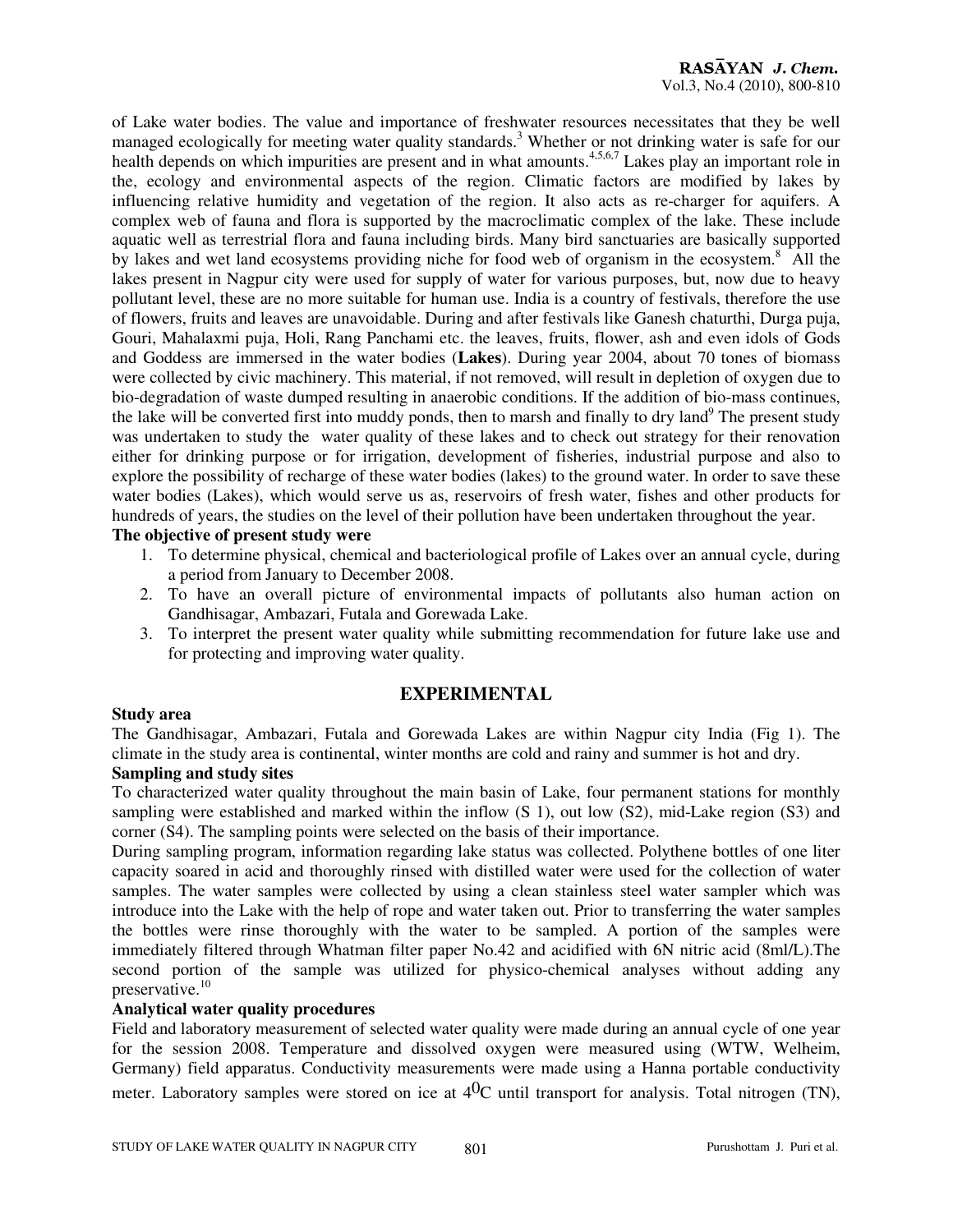total phosphorous (TP), suspended solid (SS), chemical oxygen demand (COD), biological oxygen demand (BOD) and pH values were determined using standard procedure in accordance with the standard methods<sup>11</sup> For microbiological determination a Sertorius semi – quantitative coliform bacteria system was used. These instruments were used in the limit of precise accuracy and chemicals used were of analytical grade.

## **RESULTS AND DISCUSSION**

Seasonal variations were noted in physico-chemical properties of studied lake water. Different properties like pH, EC, BOD and COD showed maximum value during summer, while minimum values were recorded during autumn season. The observed trends could be attributed to the evaporation of water from studied lakes during summer and subsequent dilution due to precipitation and run – off from catchments area during rainy season.<sup>12,13</sup> Results of water quality parameter analyses of four selected stations from Gorewada Ambazari, Gandhisager and Futala Lake catchments area are depicted in Table 1-12 together with total pollution loads of point sources with their seasonal changes. Parameters are calculated individually as follows.

## **pH**

Hydrogen ion concentration plays an important role in the biological processes of almost all aquatic organisms. Relatively lower pH values at site S1 and S4 may reflect the decreased productivity as a result of polluted water discharge into Futala Lake during winter and summer season. The data of present study reflects increase in pollution at Lake Futala. With some exception, the results of pH values revealed slight variations in its values. Higher pH values of studied lake water during summer could be ascribed to increased photo synthetic assimilation of dissolved inorganic carbon by planktons $14$ . A similar effect could also be produced by water evaporation through the loss of half bound  $CO<sub>2</sub>$  and precipitation of mono-carbonate<sup>15</sup>. The alkaline pH and high alkalinity of Futala, Ambazari and Gandhisagar lake water might be due to the use of detergents by neighboring population for washing of cloths vehicles and utensils. The pH value in the present investigation showed slightly alkaline condition.

The regional and seasonal variation of pH values in Lakes Gandhisagar, Ambazari, Gorewada and Futala is given in Table 1-12. The pH values in Gorewada Lake water fluctuated from 7.4 to 7.8 in winter, 7.2 to 7.8 in rainy season whereas it varied from 7.9 to 8.3 in summer. For Futala Lake, pH values varied from 7.9 to 8.3 in winter season, 6.1 to 8.6 in rainy season and 6.1 to 9.3 in summer season.The pH values in Gandhisagar Lake water fluctuated from 7.8 to 8.2 in winter, 7.6 to 8.8 in rainy season whereas it varied from 8.3 to 9.1 in summer. For Ambazari Lake, pH values varied from 7.9 to 8.7 in winter season, 6.4 to 8.9 in rainy season and 6.0 to 6.3 in summer season.

## **Conductivity**

It is an index to represent total concentration of soluble salts in water<sup>16</sup>. Electrical conductivity is an estimate of total dissolved salts in water<sup>17</sup> and water with EC values between 2.5 and 10.0mScm<sup>-1</sup> is not recommended for human consumption and normally not suitable for irrigation<sup>18</sup> except for very salt tolerant crops with special management techniques. Gorewada, Gandhisager and Futala Lake showed higher values of conductivity during summer at studied sites. Measurements in both Lakes showed lower than 2000 µmhos/cm levels even in the highest measured sites of Futala Lake and may be suitable for use as irrigation water. Conductivity long been used as an important parameter in deciding whether water resources are suitable for irrigation water or not.Conductivity values showed seasonal variations. The values of conductivity in Gorewada Lake varied between 424 µmhos/cm to 680 µmhos/cm in winter season, 448 µmhos/cm to 940 µmhos/cm. in rainy season and 690 µmhos/cm to 1149 µmhos/cm during summer season. The values of conductivity in Futala Lake fluctuated between 534  $\mu$ mhos/cm to 840 µmhos/cm in winter, 586 to 1110 µmhos/cm in rainy season whereas it varied from 784 µmhos/cm to 1264 µmhos/cm during summer. During summer, higher values of conductivity were observed at site S1 in Futala Lake whereas lower values were recorded at site S4 in Gorewada Lake during winter season. The values of conductivity in Gandhisagar Lake varied from 460 µmhos/cm to 695 µmhos/cm in winter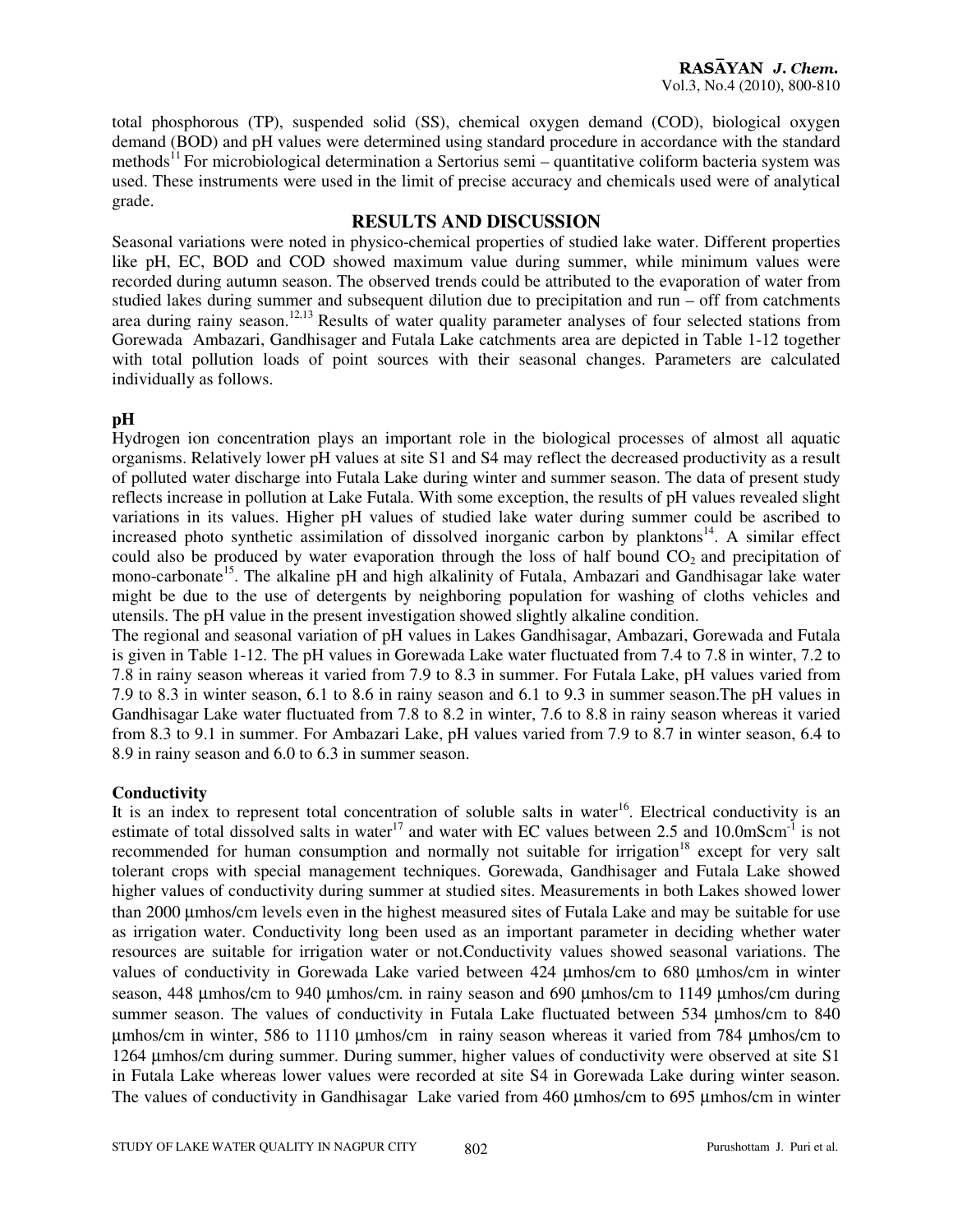season, 980µmhos/cm to 1600 µmhos/cm in rainy season and 750 µmhos/cm to 1200 µmhos/cm during summer season. The values of conductivity in Ambazari Lake fluctuated between 550 µmhos/cm to 860 µmhos/cm in winter, 620 µmhos/cm to 1000 µmhos/cm in rainy season, whereas it varied from 880µmhos/cm to 1368 µmhos/cm during summer.

#### **Dissolved Oxygen (DO)**

The decomposition of organic matter might be an important factor in consumption of DO, as more vigorus deposition could be likely during warm weather, which also witnessed increased inflow of tourists in the region<sup>19</sup>. The re-oxygenation of water during monsoon might be occurring due to circulation and mixing by inflow after monsoon rains<sup>20</sup> A good water quality should have solubility of oxygen 7.6 mgL<sup>-1</sup> and 7.0 mgL<sup>-1</sup> at 30<sup>0</sup>C and 35<sup>0</sup>C respectively<sup>21</sup>. The oxygen saturated water has pleasant taste. Gandhisagar, Ambazari, Futala and Gorewada Lake had lowest DO content; < 5 mgL**-**1 pollution is concentrated and magnified. Futala and Gorewada Lakes DO levels were consistently low. It must be concluded that Gandhisagar, Ambazari, Futala Lake is not suitable to support fish life in terms of DO levels. The lowest dissolved oxygen values were recorded in the central part of Gandhisagar, Ambazari, Futala and Gorewada Lake. In summer dissolved oxygen showed lower values than other season which may be due to several factors, the rise in temperature, increased biological activity, respiration of organisms and increased rate of decomposition of organic matter. The studied sites at Futala and Gorewada Lake shows low DO values in summer as expected from the converse relationship of water temperature versus DO content. In Gorewada Lake, dissolved oxygen (DO) fluctuated between 2.2 mgL**-**1 to 4.2 mgL**-**1 during winter season, 2.5 mgL**-**1 to 4.6 mgL**-**1 in rainy season and 2.2 mgL**-**1 to 4.3 mgL**-**1 in summer season. Dissolved oxygen in Futala Lake varied from 1.5 mgL**-**1 to 3.0 mgL**-**1 during winter season, 2.2 to 3.2 mgL**-**1 in rainy season whereas it varied from 1.5 to 3,0 mgL**-**1 in summer season. The solubility of atmospheric oxygen in fresh water ranges from 14.6 mgL**-**1 at 00C to about 7.0 mgL**-**1 at 350C under one atmospheric pressure. The maximum dissolved oxygen 4.6 mgL**-**1 was recorded at site S4 in Gorewada Lake and minimum 1.5 mgL**-**1 at S3 in Futala Lake. In Gandhisagar Lake, dissolved oxygen (DO) fluctuated between 2.0 mgL**-**1 to 3.1 mgL**-**1 during winter season, 2.2 mgL**-**1 to 3.5 mgL**-**1 in rainy season and 2.0 mgL**-**1 to 3.0 mgL**-**1 in summer season. Dissolved oxygen in Ambazari Lake varied from 1.2 mgL**-**1 to 2.2 mgL**-**1 during winter season, 2.5 to 3.2 mgL**-**1 in rainy season whereas it varied from 1.3 to 2.2 mgL**-**1 in summer season.

#### **Total Nitrogen (TN)**

The relatively high concentration of total nitrogen in Gandhisagar, Ambazari and Futala Lake may be due to the relatively lower content of dissolved oxygen that inhibits the rate of chemical oxidation of ammonia. It is seen that under anaerobic conditions, the decomposition of organic matter stepped at the ammonia stage. There was a noticeable variation of total nitrogen in Futala and Gorewada Lake; the lowest total nitrogen content was observed during winter seasons whereas higher values of nitrogen were recorded at various sites in rainy season at Futala and Gorewada Lake. This is probably due to the utilization of NH4 -N by phytoplankton. The total nitrogen content in Gandhisagar, Ambazari and Futala Lake revealed a higher value in rainy season than in the other season, probably due to the effect of huge amounts of drainage water discharged into Lake Futala, as well as decrease in the uptake by phytoplankton. Increase in organic matter decomposition processes is an important source of total nitrogen; on the other hand, lower values of total nitrogen in Lake Futala, Gandhisagar, Ambazari and Gorewada in winter are mostly due to its assimilation by phytoplankton and aquatic plants during spring blooms<sup>22</sup>. Nitrogen and phosphorous level indicates that Futala, Gandhisagar and Ambazari Lake is moderately productive. The present study indicates Futala Lake would be expected to support higher algal production with increased nutrient enrichment. Total nitrogen in present study found to vary from 0.12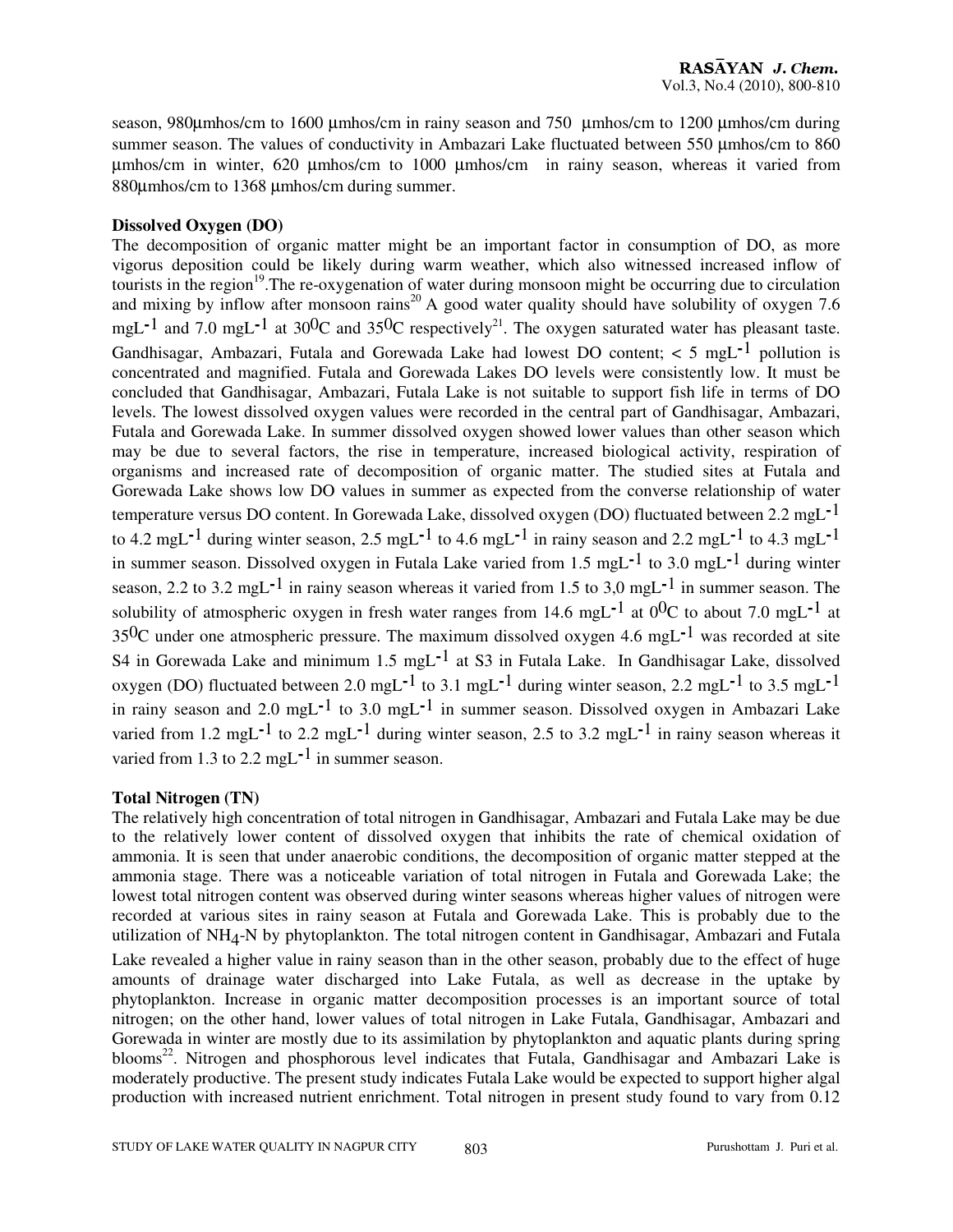mgL<sup>-1</sup> to 0.34 mgL<sup>-1</sup> in winter season, 0.09 mgL<sup>-1</sup> to 0.41 mgL<sup>-1</sup> in rainy season and 0.14 mgL<sup>-1</sup> to 0.42 mgL-1 in summer season at Gorewada Lake. Highest values of total nitrogen was recorded as 0.42 mgL<sup>-1</sup> in site S1 in summer and lowest 0.09 mgL<sup>-1</sup> at site S3 during rainy season of Gorewada Lake. Total nitrogen concentration in Futala Lake was fluctuated between 0.28 mgL-1 to 1.79 mgL-1 in winter, 0.76 mgL<sup>-1</sup> to 1.66 mgL<sup>-1</sup> in rainy season whereas 0.22 mgL<sup>-1</sup> to 1.78 mgL<sup>-1</sup> in summer season. Futala Lake had highest load 1.79 mgL<sup>-1</sup> at site S4 in winter season and lowest load 0.22 mgL<sup>-1</sup> at site S3 in summer season. Total nitrogen in present study found to vary from  $0.32 \text{ mg}L^{-1}$  to  $0.88 \text{ mg}L^{-1}$  in winter season, 0.23 mgL<sup>-1</sup> to 0.54 mgL<sup>-1</sup> in rainy season and 0.18 mgL<sup>-1</sup> to 0.45 mgL<sup>-1</sup> in summer season at Gandhisagar Lake. Total nitrogen concentration in Ambazari Lake was fluctuated between 0.33 mgL-1 to 1.12 mgL<sup>-1</sup> in winter, 0.88 mgL<sup>-1</sup> to 1.68 mgL<sup>-1</sup> in rainy season whereas 0.26 mgL<sup>-1</sup> to 1.94 mgL<sup>-1</sup> in summer season.

#### **Total coliform**

The purpose of the total coliform counts in water bodies was to estimate the number of coliforms in water samples as an index of magnitude of biological contamination. Total coliform counts in water bodies are an important parameter for checking possible sewage contamination. Measurements in Lake Futala during rainy season showed that total coliform counts increased considerably during summer months. During summer season, higher values of total colonies were observed at all sites in Gandhisagar, Ambazari and Futala Lake. The higher values in total coliform and counts most probably arise from untreated wastewater discharged into Futala Lake from time to time even though the facility does have a biological treatments plant. The presences of coliform organism are taken as an indication that pathogenic organism may also present and absence of coliform organism is taken as indication that water is free from diseases producing organism. From present study, it is revealed that in Gorewada Lake, total coliform counts were low in winter season and very high in summer and rainy season. The present study indicates that bacteriological pollution was highest in Futala Lake at site S1, S2 and S4 respectively in summer. Futala Lake was the highest with a load of 1242 total coliforms/100ml.Gorewada Lake was the second highest with 1210 coliforms/100ml at site S4 during summer season.

#### **Biological Oxygen Demand (BOD)**

BOD is a value of presence of organic materials in water which can support increasing of microbe organisms. Surface water (river, lake) containing BOD values  $10 \text{ mgL}^{-1}$  are consider to be moderately and more than 20 mgL<sup>-1</sup> as to be highly polluted water<sup>23</sup>. The greater the decomposable matter present, greater the oxygen demands and greater the BOD values<sup>24</sup>. The regional distribution of BOD in Gorewada Lake varied between 8.0 mgL<sup>-1</sup> to 18 mgL<sup>-1</sup> in winter, 12 mgL<sup>-1</sup> to 27 mgL<sup>-1</sup> in rainy season and 12.0 mgL<sup>-1</sup> to 34.0 mgL<sup>-1</sup> in summer. The seasonal average concentration of BOD in Futala Lake fluctuate between 16.0 mgL<sup>-1</sup> to 38 mgL<sup>-1</sup> in winter, 16 mgL<sup>-1</sup> to 54 mgL<sup>-1</sup> in rainy season and  $28.0 \text{ mgL}^{-1}$  to 76 mgL<sup>-1</sup> in summer. Seasonal variation show upward trend at all sites in Gorewada and Futala Lake. Futala Lake had highest load 76 mgL<sup>-1</sup> at site 52 in summer. BOD variations depends on variable of dissolved oxygen and oxidizable organic matter. Lowest BOD content as 16 mgL<sup>-1</sup> at site S3 was recorded during winter and rainy season. In Gorewada Lake, highest values were recorded at 34 mgL-1 at site S2 during summer whereas lowest content 8.0 mgL-1 at site S3 during winter season. The regional distribution of BOD in Gandhisagar Lake varied between 24 mgL-1 to 48 mgL-1 in winter, 24 mgL<sup>-1</sup> to 40 mgL<sup>-1</sup> in rainy season and 32.0 mgL<sup>-1</sup> to 48.0 mgL<sup>-1</sup> in summer. The seasonal average concentration of BOD in Ambazari lake fluctuate between  $16.0 \text{ mgL}^{-1}$  to 48 mgL<sup>-1</sup> in winter, 14 mgL<sup>-1</sup> to 45 mgL<sup>-1</sup> in rainy season and 28 mgL<sup>-1</sup> to 80 mgL<sup>-1</sup> in summer.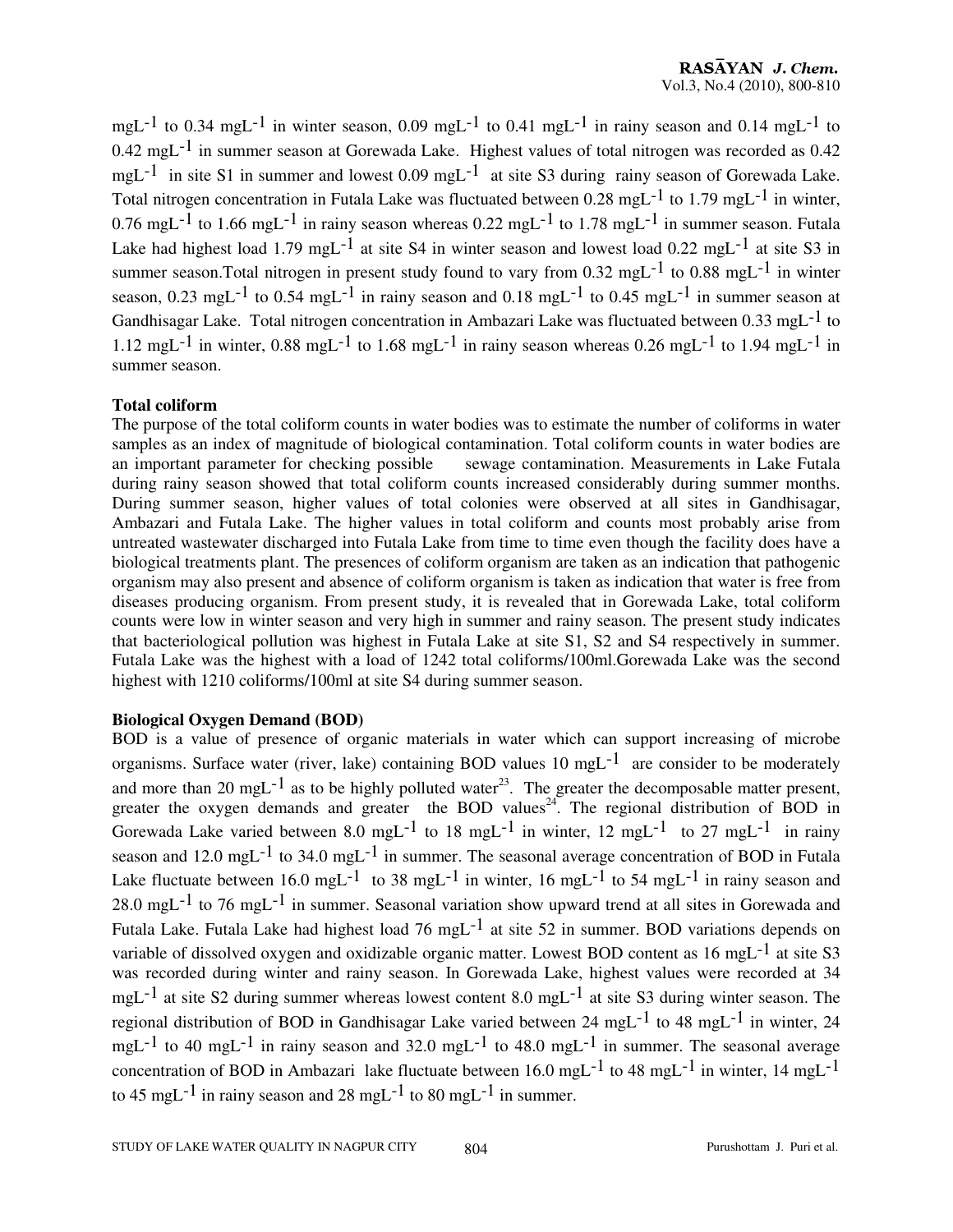#### **Total Phosphorous (TP)**

Phosphorous is an important element which controls the reproduction and growth of aquatic organisms. Many organisms utilize both organic and inorganic forms of phosphorus; however inorganic phosphorus seems to be more appreciated by plants than organic phosphorus. It is interesting to note that increasing values were noted in rainy and summer seasons. The higher concentration of reactive phosphate is mostly due to effect of sewage, domestic water enriched with phosphorus compounds. The present study indicates that incoming surface runoff, sewage (poor) and sediments, add adsorbed phosphorous to Gandhisagar, Ambazari and Futala Lake, some of which is available for algal growth. The Futala Lake would be expected to support higher algal production with increased nutrients enrichments. In contrast, the mentioned parameter reveals a significant decrease during the winter on the basis of increased uptake by phytoplankton in Futala and Gorewada Lake. The high total phosphorous levels in Futala Lake environs could possibly result from agricultural fertilizers, domestic waste water and surface runoff from botanical garden reaching Futala Lake by rain drainage. The second highest level found in Gandhisagar and Futala Lake could be due to closely located slum area housing wastewater and detergent discharge to Lake. Gorewada, Gandhisagar and Futala Lake show different loads depending on origin. The total loads by Lake generally are a function of discharge with few exceptions. Total phosphorous in Gorewada Lake<br>has been found in between  $0.08 \text{ mg}L^{-1}$  to  $0.21 \text{ mg}L^{-1}$  winter,  $0.12 \text{ mg}L^{-1}$  to  $0.72 \text{ mg}L^{-1}$  in rainv 0.21 mgL<sup>-1</sup> winter, 0.12 mgL<sup>-1</sup> to 0.72 mgL<sup>-1</sup> in rainy season and  $O.14 \, \text{mgL}^{-1}$  to  $0.82 \, \text{mgL}^{-1}$  in summer. Total phosphorous in Gorewada Lake showed maximum concentration as  $0.82 \text{ mgL}^{-1}$  at S4 and minimum concentration as  $0.08 \text{ mgL}^{-1}$  at site S3 during summer and winter season respectively. The highest and lowest values such as  $0.96 \text{ mgL}^{-1}$  and  $0.18$ mgL<sup>-1</sup>, were recorded at site S4 and site S3 in Futala Lake respectively. Total phosphorous in Gandhisager Lake has been found in between 0.09 mgL<sup>-1</sup> to O.24 mgL<sup>-1</sup> in winter, 0.12 mgL<sup>-1</sup> to 0.66 mgL $^{-1}$  in rainy season and O.26 mgL $^{-1}$  to 0.62 mgL $^{-1}$  in summer.

#### **Suspended Solid (SS)**

As can be seen in Table 1- 12, the maximum suspended solid (SS) pollution load observed at site S1 in Lake Futala and follows with a load which is less than the half of it, at site S2 S3 and site S4 of Lake Gorewada. The reason for such a high amount of suspended solid from Futala, Gandhisagar, Ambazari Lake would possibly organic from the erosion coming from immediate vicinity because areas near Futala, Gandhisagar and Ambazari Lake are barren, unforested land, therefore, the adverse effects of surface runoff, immersion of idols of God and Goddess during festival may cause increase in suspended solid levels. When seasonal variation is examined, suspended solid increases in rainy seasons because of increase in household waste water. Gorewada Lake has lowest SS load as in the case of other observed parameters since it is rehabilitated. Total suspended solid is comprised of organic and mineral particles that are transported in the water column. TSS is closely linked to land erosion and to erosion of Lake channels. Suspended solid values in Gorewada Lake varied from 22 mgL<sup>-1</sup> to 51 mgL<sup>-1</sup> in winter, 28 mgL<sup>-1</sup> <sup>1</sup> to 68 mgL<sup>-1</sup> in rainy season and 48 mgL<sup>-1</sup> to 110 mgL<sup>-1</sup> in summer season. Suspended solid concentration was found to be highest as  $110 \text{ mgL}^{-1}$  and the lowest 22 mgL<sup>-1</sup> at site S1 and site S3 respectively. Suspended solid concentration varied from 84 to 166 mgL<sup>-1</sup> in winter, 72 to 2 1 0 mgL<sup>-1</sup> in rainy season whereas 184 to 386 mgL<sup>-1</sup> in summer season in Lake Futala. The highest value was recorded  $386 \text{ mgL}^{-1}$  at site S1 during summer season and lowest value 72 mgL<sup>-1</sup> at site S3 in Futala Lake during rainy season. Suspended solid values in Gandhisager Lake varied from 90 mgL<sup>-1</sup> to 210 mgL<sup>-1</sup> in winter, 60 mgL<sup>-1</sup> to 100 mgL<sup>-1</sup> in rainy season and 154 mgL<sup>-1</sup> to 200 mgL<sup>-1</sup> in summer season. Suspended solid concentration was found to be highest as  $110$ mg $L^{-1}$  and the lowest 22 mg $L^{-1}$  at site S1 and site S3 respectively. In Ambazari,Lake, suspended solid concentration varied from 98 to 170 mg $L^{-1}$  in winter, 70 to mgL<sup>-1</sup> in rainy season whereas  $244$  to mgL<sup>-1</sup> in summer season. The highest value was recorded mgL<sup>-1</sup> at site S1 during summer season and lowest value  $mgL^{-1}$  at site S1 during rainy season in Ambazari and Gandhisagar Lake respectively.

## **Temperature**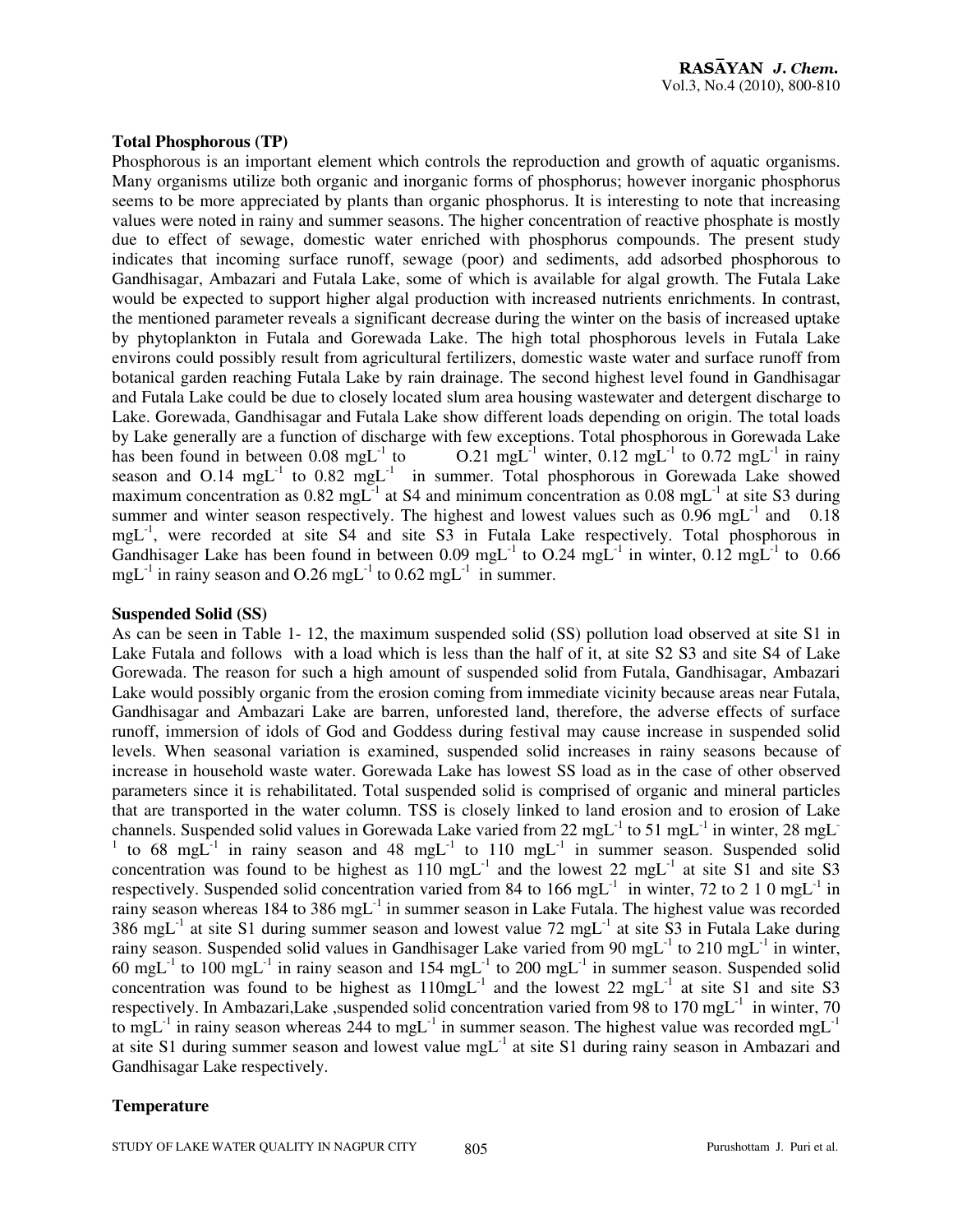The various chemical and biological reactions in water depend to a great extent on temperature. The observed values of temperature indicate that the water quality would be certainly affected by this parameter. In the present study, it is found that, the minimum temperature of Gandhisagar, Ambazari, Futala and Gorewada Lake water were noted in winter and maximum during summer season which is due to greater solar radiation and higher atmospheric temperature due to high water level<sup>25</sup>.

#### **Chemical Oxygen Demand (COD)**

The maximum permissible value of COD is 10 mgL<sup>-1</sup> for drinking water.<sup>26</sup> Chemical oxygen demand of all the water samples collected from Gorewada and Futala Lake exceeds the limit. Chemical oxygen demand level in Gorewada Lake varied from 26 mgL<sup>-1</sup> to 78 mgL<sup>-1</sup>. COD values fluctuated between 26 mgL<sup>-1</sup> to 39 mgL<sup>-1</sup> in winter season, 38 mgL<sup>-1</sup> to 64 mgL<sup>-1</sup> during rainy season and 44 mgL<sup>-1</sup> to 78 mgL<sup>-1</sup> in summer in Gorewada Lake. Chemical oxygen demand in the present study, especially in Futala Lake varied from 52 mgL<sup>-1</sup> to 114 mgL<sup>-1</sup> in winter, 54 mgL<sup>-1</sup> to 158 mgL<sup>-1</sup> in rainy se ason and 75 mgL<sup>-1</sup> to 216 mgL<sup>-1</sup> in summer season. Chemical oxygen demand level in Gandhisagar Lake varied between 68 mgL<sup>-1</sup> <sup>1</sup> to 110 mgL<sup>-1</sup>. COD values fluctuated between 60 mgL<sup>-1</sup> to 90 mgL<sup>-1</sup> in winter season, 88 mgL<sup>-1</sup> to 168  $mgL^{-1}$ , during rainy season and mgL<sup>-1</sup> to 120 mgL<sup>-1</sup> in summer season. Chemical oxygen demand in the present study, especially in Ambazari Lake varied from 80 mgL<sup>-1</sup> to 120 mgL<sup>-1</sup> in winter, 34 mgL<sup>-1</sup> to 130  $mgL^{-1}$  in rainy season and 90 mgL<sup>-1</sup>to 210 mgL<sup>-1</sup> in summer season.In the present study, it is found that, all water samples collected from Futala, Gandhisagar, Ambazari and Gorewada Lake were beyond limit. These higher values indicated that Futala, Gandhisagar, Ambazari Lake were rich either with respect to some dissolved organic compounds or oxidisable inorganic substances. The highest COD is carried to Futala Lake; possible cause of this could be illegal discharge of slaughter house waste, dumping of garbage, (poor) sewage, and surface runoff to Futala Lake. Examination of seasonal changes in COD loads showed insignificant changes in Gorewada Lake. The studied sites in Futala, Gandhisagar, Ambazari Lake showed a general increase in COD in summer and rainy season. This is an indication of increased organic loads due to increased household wastewater and waste discharges.

#### **CONCLUSION**

Various physico-chemical parametes in studied lakes showed distinct, temporal and spatial variations throughout study period. Lake water quality parameters undergo seasonal changes and values are generally higher during summer season. The present study has shown that Futala, Ambazari, Gandhisager and Gorewada lakes are much more polluted in terms of various physico-chemical parameters such as BOD and nutrients. The BOD and COD pollution in studied lakes are higher throughout the year despite the dilution effect experienced in the rainy season. In the present study, it is found that water quality problems associated with Futala, Gandhisagar, Ambazari Lake includes severe dissolved oxygen depletion, poor water clarity and high level of algae growth, nuisance blue green algae blooms and dense beds of aquatic microphyte. Futala Lake have higher suspended solid as compared to Gorewada Lake. The physico-chemical parameter of Gorewada Lake is reasonable but in case of Futala Lake, quality of water is no longer good to support micro flora and fauna. Futala, Ambazari and Gandhisager Lake have declined in aesthetic quality at present situation following invasion of aquatic weeds such as hydrilia and water primrose. The discharges of sewage (poor), surface runoff resulting from rainfall, immersion of idols of God and Goddess during festival season and dumping of garbage, washing, recreational activities have contributed considerable pollution in Gandhisagar, Ambazari and Futala Lake, therefore, serious steps should be taken to remove this pollution There is therefore a need to properly manage wastes in the city and control as well as monitor human activities in order to ensure that such activities have minimal negative effects on lakes present within Nagpur city. Awareness, proper understanding, planning and management of environmental resources are essential to prevent environmental degradation of these surface water resources (lakes).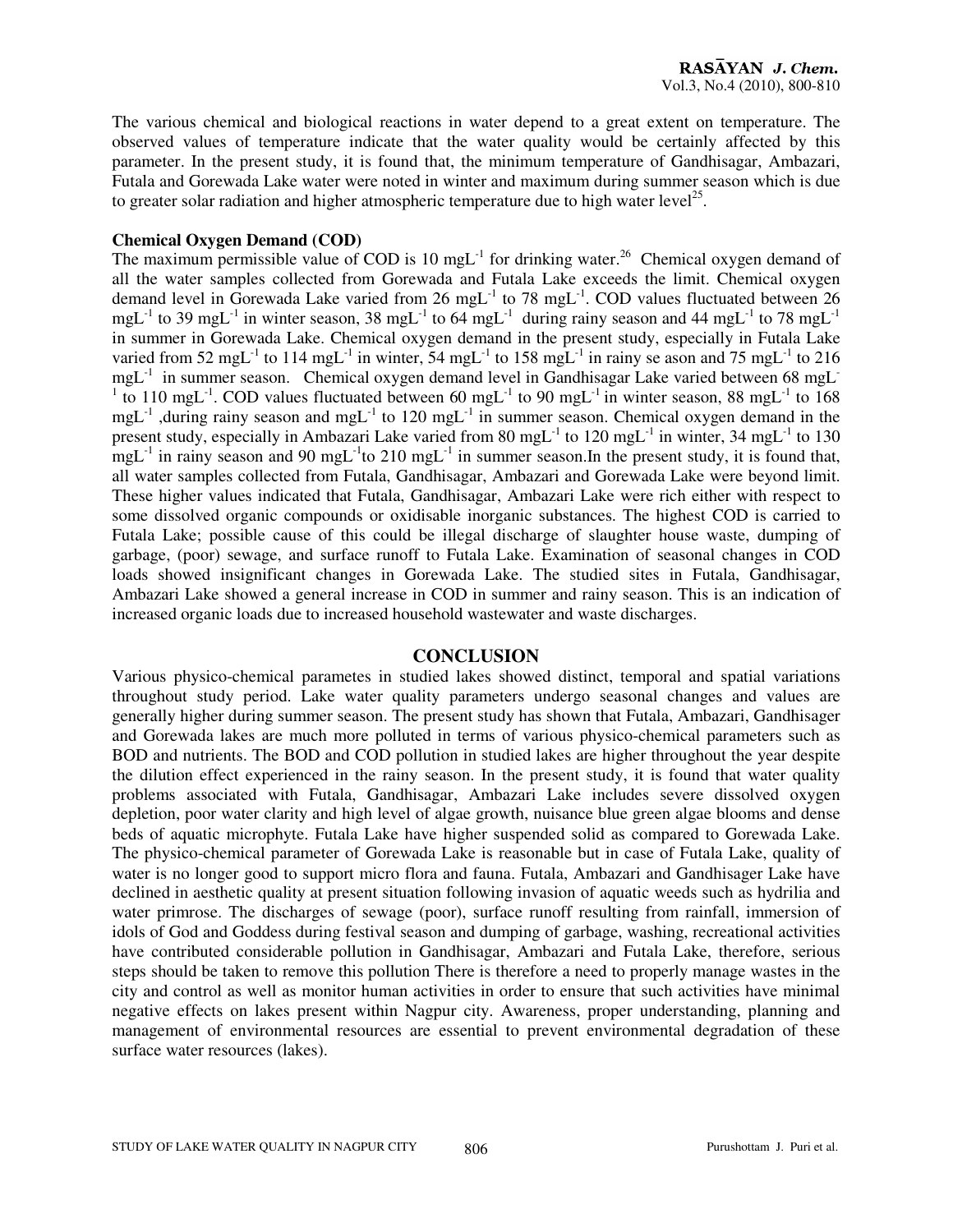

Fig.-1: Map showing Gandhisagar, Ambazari, Gorewada and Futala Lake , Nagpur (MS) India.

**ACKNOWLEDGMENTS**

The authors, hereby, acknowledge the kind and wholehearted support of the Director, Dr. S. B. Gholse (Professor), LIT, RTM Nagpur University, Nagpur.

Table-1: Water quality data collected and average pollution loads from four stations in the Gorewada Lake during winter season for the session 2008-2009

| Referen        | pH  | Temp             | Conducti           | DO     | COD    | <b>BOD</b> | Total   | SS     | TN     | Total     |
|----------------|-----|------------------|--------------------|--------|--------|------------|---------|--------|--------|-----------|
| ce             |     | $(^0\mathrm{C})$ | vity               | (mg/L) | (mg/L) | (mg/L)     | P(mg/L) | (mg/L) | (mg/L) | Coliforms |
| Station/       |     |                  | $(\text{umbos/c})$ |        |        |            |         |        |        |           |
| 100ml          |     |                  | m)                 |        |        |            |         |        |        |           |
| S <sub>1</sub> | 4.6 | 23.4             | 680                | 3.2    | 39     | 14         | 0.16    | 51     | 0.28   | 823       |
| S <sub>2</sub> | 7.4 | 22.2             | 560                | 2.2    | 32     | 10         | 0.12    | 38     | 0.22   | 428       |
| S <sub>3</sub> | 7.4 | 21.4             | 536                | 3.1    | 26     | 8          | 0.08    | 22     | 0.12   | 348       |
| S4             | '.8 | 20.2             | 424                | 4.2    | 34     | 18         | 0.21    | 32     | 0.34   | 960       |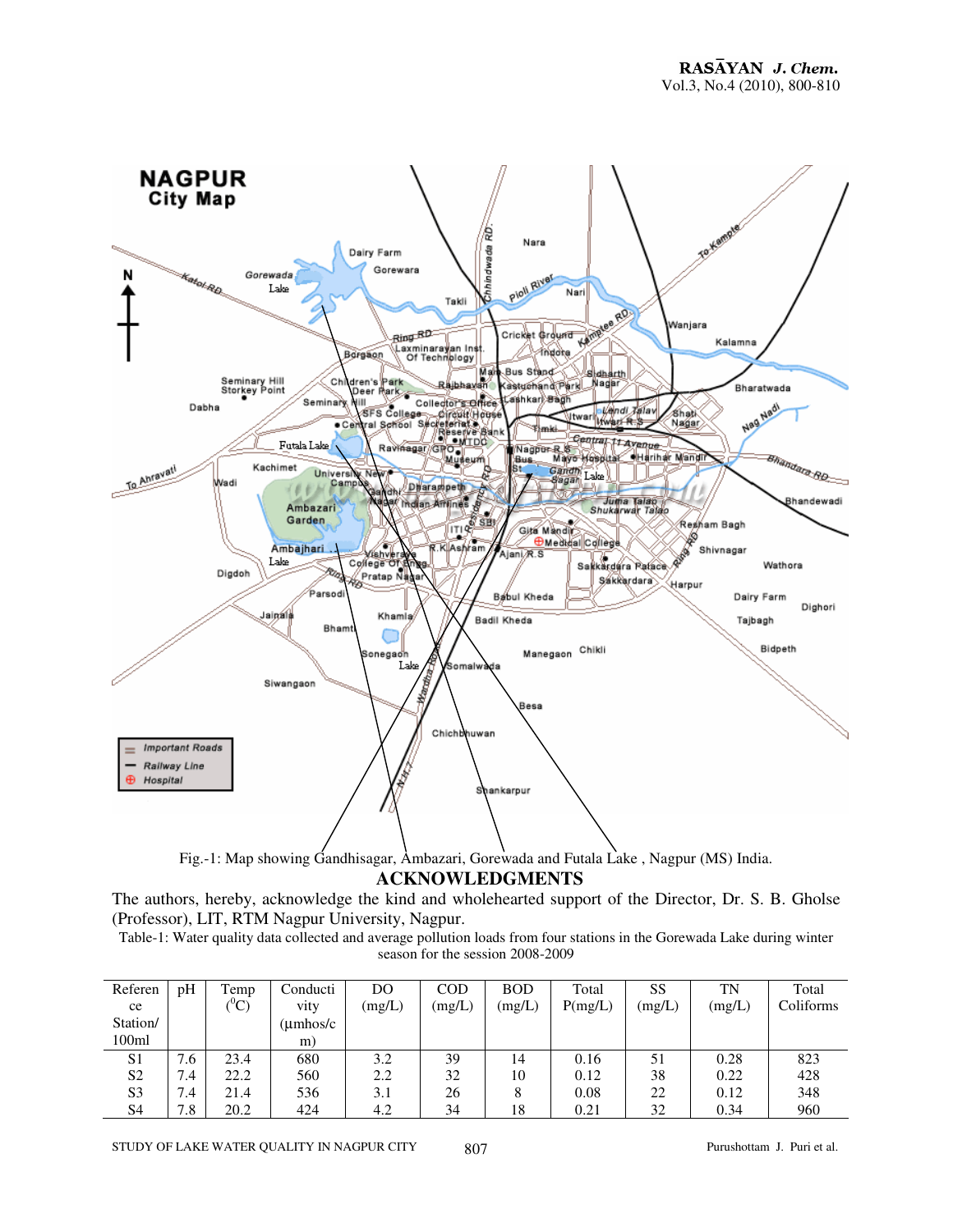| $\epsilon$ season for the session $\epsilon$ over $\epsilon$ over |     |                  |           |        |        |            |         |        |        |           |
|-------------------------------------------------------------------|-----|------------------|-----------|--------|--------|------------|---------|--------|--------|-----------|
| Referen                                                           | pH  | Temp             | Conducti  | DO     | COD    | <b>BOD</b> | Total   | SS     | TN     | Total     |
| ce                                                                |     | $(^0\mathrm{C})$ | vity      | (mg/L) | (mg/L) | (mg/L)     | P(mg/L) | (mg/L) | (mg/L) | Coliforms |
| Station/                                                          |     |                  | (umhos/c) |        |        |            |         |        |        |           |
| 100ml                                                             |     |                  | m)        |        |        |            |         |        |        |           |
| S <sub>1</sub>                                                    | 7.8 | 30.2             | 940       | 4.1    | 46     | 20         | 0.21    | 68     | 0.32   | 848       |
| S <sub>2</sub>                                                    | 7.5 | 31.2             | 670       | 2.5    | 52     | 16         | 0.12    | 56     | 0.18   | 830       |
| S <sub>3</sub>                                                    | 7.2 | 29.4             | 580       | 3.2    | 38     | 12         | 0.14    | 34     | 0.09   | 390       |
| S <sub>4</sub>                                                    | 1.6 | 30.6             | 448       | 4.6    | 64     | 27         | 0.72    | 28     | 0.41   | 1180      |

Table-2: Water quality data collected and average pollution loads from four stations in the Gorewada Lake during rainy season for the session 2008-2009

Table-3: Water quality data collected and average pollution loads from four stations in the Gorewada Lake during summer season for the session 2008-2009

| Referen        | pH  | Temp          | Conducti           | DO     | COD    | <b>BOD</b> | Total   | SS     | TN     | Total     |
|----------------|-----|---------------|--------------------|--------|--------|------------|---------|--------|--------|-----------|
| ce             |     | $\sim 0$<br>◡ | vity               | (mg/L) | (mg/L) | (mg/L)     | P(mg/L) | (mg/L) | (mg/L) | Coliforms |
| Station/       |     |               | $(\text{umbos/c})$ |        |        |            |         |        |        |           |
| 100ml          |     |               | m)                 |        |        |            |         |        |        |           |
| S <sub>1</sub> | 7.9 | 38.3          | 1130               | 4.3    | 68     | 27         | 0.23    | 110    | 0.42   | 926       |
| S <sub>2</sub> | 8.1 | 40.4          | 1149               | 2.2    | 70     | 34         | 0.14    | 90     | 0.27   | 1120      |
| S <sub>3</sub> | 8.3 | 39.9          | 690                | 3.0    | 44     | 12         | 0.26    | 82     | 0.14   | 464       |
| S <sub>4</sub> | 8.0 | 40.5          | 786                | 4.1    | 78     | 28         | 0.82    | 48     | 0.12   | 1210      |

Table-4: Water quality data collected and average pollution loads from four stations in the Futala Lake during winter season for the session 2008-2009

| Referen           | pH  | Temp     | Conducti              | DO.    | <b>COD</b> | <b>BOD</b> | Total   | SS     | TN     | Total     |  |
|-------------------|-----|----------|-----------------------|--------|------------|------------|---------|--------|--------|-----------|--|
| ce                |     | $^{0}C)$ | vity                  | (mg/L) | (mg/L)     | (mg/L)     | P(mg/L) | (mg/L) | (mg/L) | Coliforms |  |
| Station/          |     |          | $(\mu \text{mhos/c})$ |        |            |            |         |        |        |           |  |
| 100 <sub>ml</sub> |     |          | m)                    |        |            |            |         |        |        |           |  |
| S <sub>1</sub>    | 8.3 | 24.7     | 840                   | 2.2    | 114        | 27         | 0.28    | 166    | 0.58   | 842       |  |
| S <sub>2</sub>    | 8.0 | 23.2     | 670                   | 2.0    | 64         | 20         | 0.21    | 120    | 0.39   | 436       |  |
| S <sub>3</sub>    | 7.9 | 24.6     | 580                   | 1.5    | 52         | 16         | 0.18    | 84     | 0.28   | 376       |  |
| S <sub>4</sub>    | 8.1 | 22.4     | 534                   | 3.0    | 90         | 38         | 0.76    | 92     | 1.79   | 1110      |  |

Table-5: Water quality data collected and average pollution loads from four stations in the Futala Lake during rainy season for the session 2008-2009

| Referen        | pH  | Temp             | Conducti           | DO     | COD    | <b>BOD</b> | Total   | SS     | TN     | Total     |  |
|----------------|-----|------------------|--------------------|--------|--------|------------|---------|--------|--------|-----------|--|
| ce             |     | $(^0\mathrm{C})$ | vity               | (mg/L) | (mg/L) | (mg/L)     | P(mg/L) | (mg/L) | (mg/L) | Coliforms |  |
| Station/       |     |                  | $(\text{umbos/c})$ |        |        |            |         |        |        |           |  |
| 100ml          |     |                  | m)                 |        |        |            |         |        |        |           |  |
| S <sub>1</sub> | 6.3 | 30.1             | 1110               | 3.0    | 158    | 54         | 0.38    | 190    | 1.66   | 916       |  |
| S <sub>2</sub> | 8.6 | 28.4             | 980                | 2.2    | 90     | 32         | 0.24    | 210    | 1.54   | 812       |  |
| S <sub>3</sub> | 8.2 | 29.1             | 720                | 3.2    | 54     | 16         | 0.22    | 72     | 1.32   | 432       |  |
| S <sub>4</sub> | 6.1 | 30.4             | 586                | 2.4    | 86     | 28         | 0.96    | 110    | 0.76   | 1192      |  |

Table-6: Water quality data collected and average pollution loads from four stations in the Futala Lake during summer season for the session 2008-2009

| Referen           | pH  | Temp           | Conducti              | DO     | COD    | <b>BOD</b> | Total   | SS     | TN     | Total     |
|-------------------|-----|----------------|-----------------------|--------|--------|------------|---------|--------|--------|-----------|
| ce                |     | $\sim 0$<br>J. | vity                  | (mg/L) | (mg/L) | (mg/L)     | P(mg/L) | (mg/L) | (mg/L) | Coliforms |
| Station/          |     |                | $(\mu \text{mhos/c})$ |        |        |            |         |        |        |           |
| 100 <sub>ml</sub> |     |                | m)                    |        |        |            |         |        |        |           |
| S <sub>1</sub>    | 6.1 | 44.2           | 1264                  | 2.2    | 172    | 64         | 0.35    | 386    | 0.74   | 1112      |
| S <sub>2</sub>    | 6.5 | 42.8           | 1190                  | 1.5    | 216    | 76         | 0.21    | 320    | 0.32   | 1136      |
| S <sub>3</sub>    | 8.8 | 43.3           | 784                   | 3.0    | 75     | 28         | 0.32    | 184    | 0.22   | 590       |
| S <sub>4</sub>    | 9.3 | 45.2           | 838                   | 2.0    | 96     | 30         | 0.96    | 235    | 1.78   | 1242      |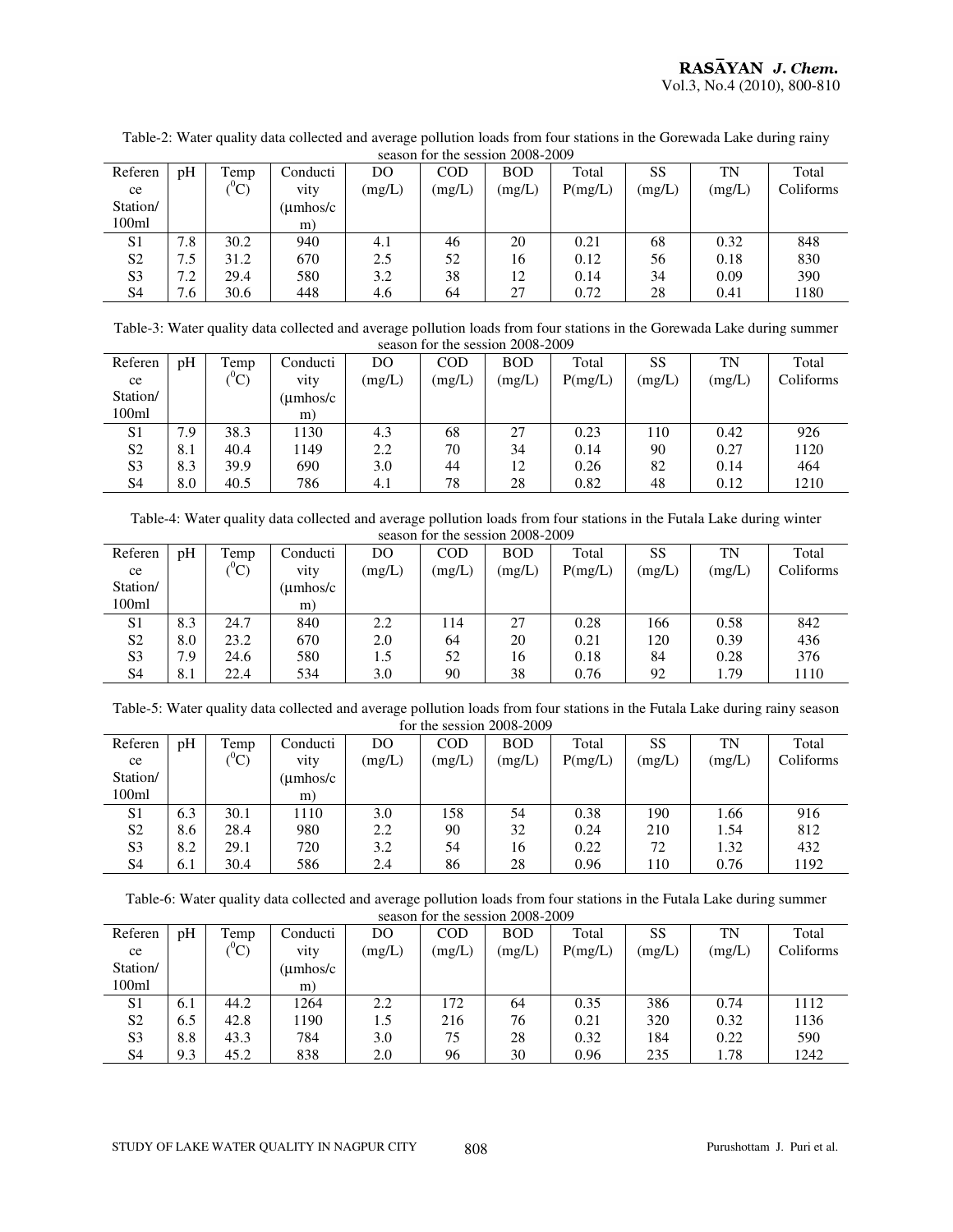| Table-7: Water quality data collected and average pollution loads from four stations in the Gandhisagar Lake during |  |
|---------------------------------------------------------------------------------------------------------------------|--|
| winter season for the session 2008-2009                                                                             |  |

| whitel season for the session 2008-2009 |     |           |                       |        |            |            |         |        |        |           |  |
|-----------------------------------------|-----|-----------|-----------------------|--------|------------|------------|---------|--------|--------|-----------|--|
| Referen                                 | pH  | Temp      | Conducti              | DO     | <b>COD</b> | <b>BOD</b> | Total   | SS     | TN     | Total     |  |
| ce                                      |     | ${}^{0}C$ | vity                  | (mg/L) | (mg/L)     | (mg/L)     | P(mg/L) | (mg/L) | (mg/L) | Coliforms |  |
| Station/                                |     |           | $(\mu \text{mhos/c})$ |        |            |            |         |        |        |           |  |
| 100ml                                   |     |           | m)                    |        |            |            |         |        |        |           |  |
| S <sub>1</sub>                          | 7.8 | 25.8      | 695                   | 3.0    | 68         | 44         | 0.24    | 90     | 0.42   | 800       |  |
| S <sub>2</sub>                          | 7.9 | 23.0      | 568                   | 2.0    | 80         | 48         | 0.12    | 116    | 0.32   | 1000      |  |
| S <sub>3</sub>                          | 8.1 | 22.8      | 580                   | 2.4    | 97         | 24         | 0.09    | 188    | 0.46   | 1012      |  |
| S4                                      | 8.2 | 21.9      | 460                   | 3.1    | 110        | 30         | 0.22    | 210    | 0.88   | 1140      |  |

Table-8: Water quality data collected and average pollution loads from four stations in the Gandhisagar Lake during rainy season for the session 2008-2009

|                | 30000011101100300001120002007 |                |                       |        |        |            |         |        |        |           |  |
|----------------|-------------------------------|----------------|-----------------------|--------|--------|------------|---------|--------|--------|-----------|--|
| Referen        | pH                            | Temp           | Conducti              | DO     | COD    | <b>BOD</b> | Total   | SS     | TN     | Total     |  |
| ce             |                               | $\sim 0$<br>U, | vity                  | (mg/L) | (mg/L) | (mg/L)     | P(mg/L) | (mg/L) | (mg/L) | Coliforms |  |
| Station/       |                               |                | $(\mu \text{mhos/c})$ |        |        |            |         |        |        |           |  |
| 100ml          |                               |                | m)                    |        |        |            |         |        |        |           |  |
| S <sub>1</sub> | 7.6                           | 30.2           | 1000                  | 3.5    | 60     | 24         | 0.12    | 60     | 0.18   | 1000      |  |
| S <sub>2</sub> | 7.8                           | 29.8           | 980                   | 2.2    | 60     | 28         | 0.16    | 78     | 0.54   | 925       |  |
| S <sub>3</sub> | 8.8                           | 28.5           | 1140                  | 3.0    | 70     | 34         | 0.18    | 100    | 0.38   | 980       |  |
| S <sub>4</sub> | 8.0                           | 29.4           | 1600                  | 3.4    | 90     | 40         | 0.66    | 95     | 0.23   | 1060      |  |
|                |                               |                |                       |        |        |            |         |        |        |           |  |

Table-9: Water quality data collected and average pollution loads from four stations in the Gandhisagar Lake during summer season for the session 2008-2009

| Referen           | pH  | Temp             | Conducti           | DO     | COD    | <b>BOD</b> | Total   | SS     | TN     | Total     |
|-------------------|-----|------------------|--------------------|--------|--------|------------|---------|--------|--------|-----------|
| ce                |     | $(^0\mathrm{C})$ | vity               | (mg/L) | (mg/L) | (mg/L)     | P(mg/L) | (mg/L) | (mg/L) | Coliforms |
| Station/          |     |                  | $(\text{umbos/c})$ |        |        |            |         |        |        |           |
| 100 <sub>ml</sub> |     |                  | m)                 |        |        |            |         |        |        |           |
| S <sub>1</sub>    | 8.3 | 38.2             | 1145               | 3.0    | 88     | 38         | 0.38    | 148    | 0.45   | 1000      |
| S <sub>2</sub>    | 8.4 | 39.1             | 1200               | 2.5    | 100    | 48         | 0.26    | 154    | 0.38   | 1160      |
| S <sub>3</sub>    | 8.9 | 39.2             | 750                | 2.0    | 168    | 40         | 0.38    | 200    | 0.26   | 590       |
| S <sub>4</sub>    | 9.1 | 40.0             | 895                | 2.4    | 94     | 32         | 0.62    | 168    | 0.18   | 1318      |

Table-10: Water quality data collected and average pollution loads from four stations in the Ambazari Lake during winter

| season for the session 2008-2009 |     |       |          |        |            |            |         |        |        |           |  |  |
|----------------------------------|-----|-------|----------|--------|------------|------------|---------|--------|--------|-----------|--|--|
| Referen                          | pH  | Temp  | Conducti | DO     | <b>COD</b> | <b>BOD</b> | Total   | SS     | TN     | Total     |  |  |
| ce                               |     | $^0C$ | vity     | (mg/L) | (mg/L)     | (mg/L)     | P(mg/L) | (mg/L) | (mg/L) | Coliforms |  |  |
| Station/                         |     |       | (umhos/c |        |            |            |         |        |        |           |  |  |
| 100 <sub>ml</sub>                |     |       | m)       |        |            |            |         |        |        |           |  |  |
| S <sub>1</sub>                   | 8.7 | 25.3  | 860      | 2.1    | 120        | 30         | 0.21    | 170    | 0.22   | 9890      |  |  |
| S <sub>2</sub>                   | 8.2 | 24.2  | 690      | 1.9    | 80         | 25         | 0.31    | 140    | 0.45   | 500       |  |  |
| S <sub>3</sub>                   | 7.9 | 23.2  | 580      | 1.2    | 68         | 16         | 0.12    | 98     | 0.33   | 460       |  |  |
| S4                               | 8.3 | 23.0  | 550      | 2.2    | 110        | 48         | 0.84    | 120    | 1.12   | 1024      |  |  |

Table-11: Water quality data collected and average pollution loads from four stations in the Ambazari Lake during rainy season for the session 2008-2009

| Referen           | pH  | Temp             | Conducti              | DO     | <b>COD</b> | <b>BOD</b> | Total   | SS     | TN     | Total     |  |
|-------------------|-----|------------------|-----------------------|--------|------------|------------|---------|--------|--------|-----------|--|
| ce                |     | $(^0\mathrm{C})$ | vity                  | (mg/L) | (mg/L)     | (mg/L)     | P(mg/L) | (mg/L) | (mg/L) | Coliforms |  |
| Station/          |     |                  | $(\mu \text{mhos/c})$ |        |            |            |         |        |        |           |  |
| 100 <sub>ml</sub> |     |                  | m)                    |        |            |            |         |        |        |           |  |
| S <sub>1</sub>    | 6.4 | 30.2             | 1000                  | 3.2    | 130        | 45         | 0.33    | 200    | 1.68   | 1110      |  |
| S <sub>2</sub>    | 8.9 | 28.5             | 784                   | 2.5    | 82         | 36         | 0.22    | 210    | 1.28   | 990       |  |
| S <sub>3</sub>    | 8.0 | 29.5             | 740                   | 3.1    | 34         | 14         | 0.21    | 70     | 1.36   | 638       |  |
| S <sub>4</sub>    | 6.4 | 30.5             | 620                   | 2.8    | 80         | 24         | 0.82    | 100    | 0.88   | 1284      |  |